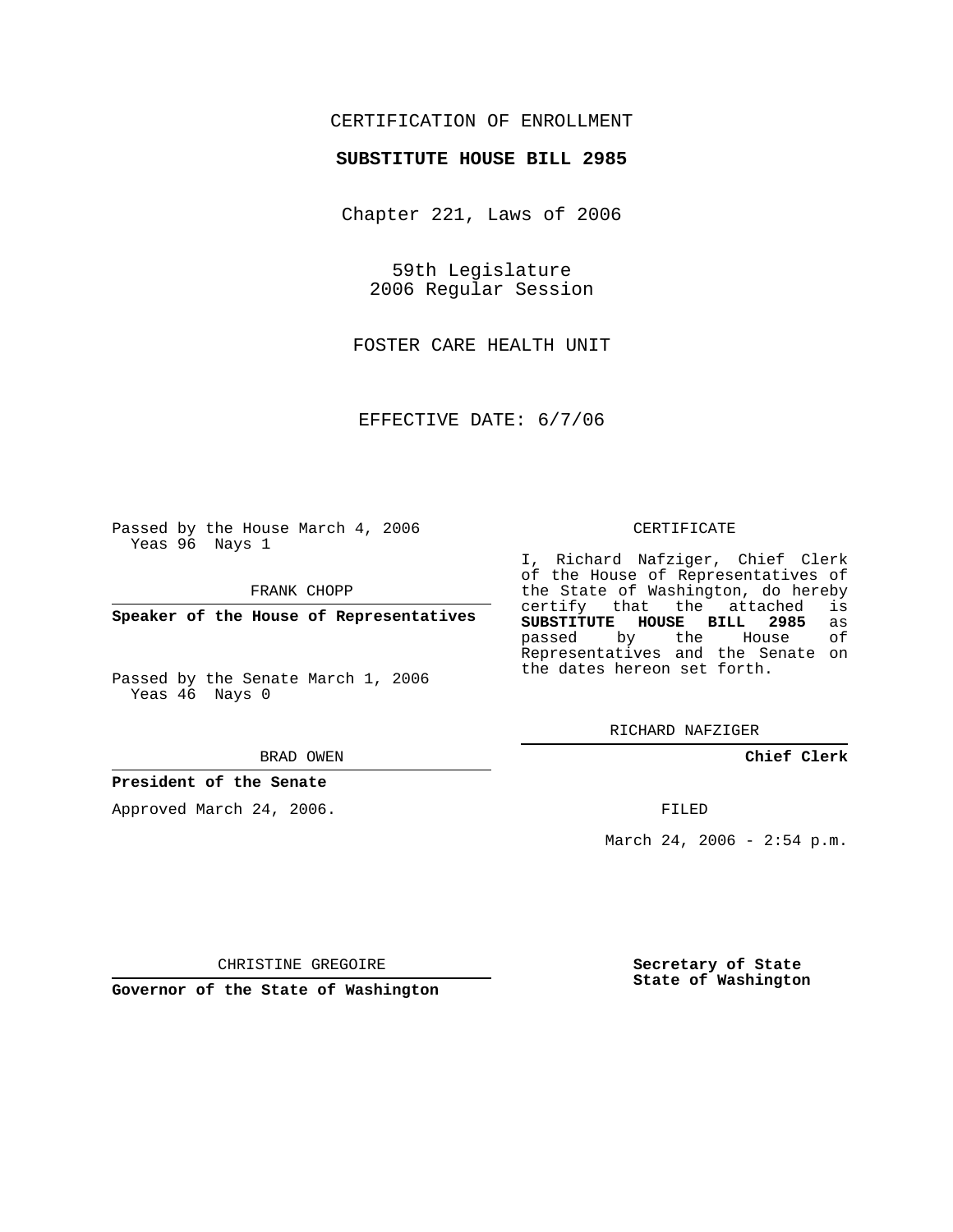# **SUBSTITUTE HOUSE BILL 2985** \_\_\_\_\_\_\_\_\_\_\_\_\_\_\_\_\_\_\_\_\_\_\_\_\_\_\_\_\_\_\_\_\_\_\_\_\_\_\_\_\_\_\_\_\_

\_\_\_\_\_\_\_\_\_\_\_\_\_\_\_\_\_\_\_\_\_\_\_\_\_\_\_\_\_\_\_\_\_\_\_\_\_\_\_\_\_\_\_\_\_

## AS AMENDED BY THE SENATE

Passed Legislature - 2006 Regular Session

## **State of Washington 59th Legislature 2006 Regular Session**

**By** House Committee on Children & Family Services (originally by Representatives Schual-Berke, Clibborn, Appleton,<br>Green, Cody, Morrell, Walsh, McIntire, Kagi, Kenney, Moeller, Green, Cody, Morrell, Walsh, McIntire, Kagi, Kenney, Hasegawa and Simpson)

READ FIRST TIME 02/02/06.

 AN ACT Relating to creating a foster care health unit in the department of social and health services; amending RCW 74.13.031; adding a new section to chapter 13.34 RCW; adding a new section to chapter 74.13 RCW; creating a new section; and providing an expiration 5 date.

6 BE IT ENACTED BY THE LEGISLATURE OF THE STATE OF WASHINGTON:

 NEW SECTION. **Sec. 1.** The legislature recognizes that foster children have enhanced health care needs and that it is necessary to improve the system of providing health care for foster children. The legislature further recognizes the importance of meeting the mental health needs of children in foster care, as well as their medical and dental health care needs. The legislature finds that there must be greater coordination and integration of systems, in particular coordination between children's administration and the health and recovery services administration as well as other agencies that provide or pay for health services for foster youth, to ensure that the health care needs of children in foster care are met in a timely manner.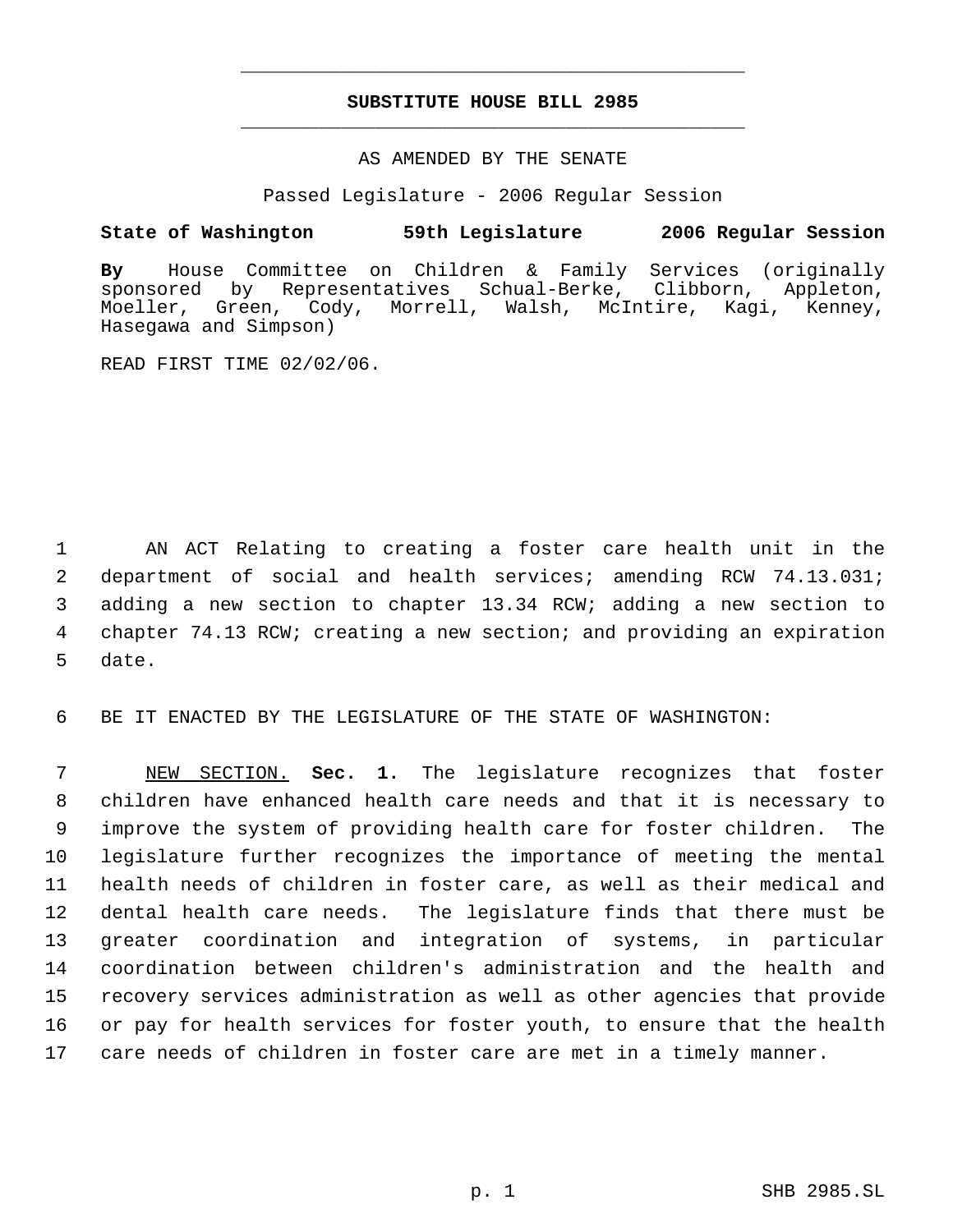NEW SECTION. **Sec. 2.** A new section is added to chapter 13.34 RCW to read as follows:

 Whenever a child is ordered removed from his or her home pursuant to this chapter, the agency charged with his or her care may authorize an evaluation and treatment for the child's routine and necessary medical, dental, or mental health care, and all necessary emergency care.

 **Sec. 3.** RCW 74.13.031 and 2004 c 183 s 3 are each amended to read as follows:

 The department shall have the duty to provide child welfare services and shall:

 (1) Develop, administer, supervise, and monitor a coordinated and comprehensive plan that establishes, aids, and strengthens services for the protection and care of runaway, dependent, or neglected children.

 (2) Within available resources, recruit an adequate number of prospective adoptive and foster homes, both regular and specialized, i.e. homes for children of ethnic minority, including Indian homes for Indian children, sibling groups, handicapped and emotionally disturbed, teens, pregnant and parenting teens, and annually report to the governor and the legislature concerning the department's success in: (a) Meeting the need for adoptive and foster home placements; (b) reducing the foster parent turnover rate; (c) completing home studies for legally free children; and (d) implementing and operating the passport program required by RCW 74.13.285. The report shall include a section entitled "Foster Home Turn-Over, Causes and Recommendations."

 (3) Investigate complaints of any recent act or failure to act on the part of a parent or caretaker that results in death, serious physical or emotional harm, or sexual abuse or exploitation, or that presents an imminent risk of serious harm, and on the basis of the findings of such investigation, offer child welfare services in relation to the problem to such parents, legal custodians, or persons serving in loco parentis, and/or bring the situation to the attention of an appropriate court, or another community agency: PROVIDED, That an investigation is not required of nonaccidental injuries which are clearly not the result of a lack of care or supervision by the child's parents, legal custodians, or persons serving in loco parentis. If the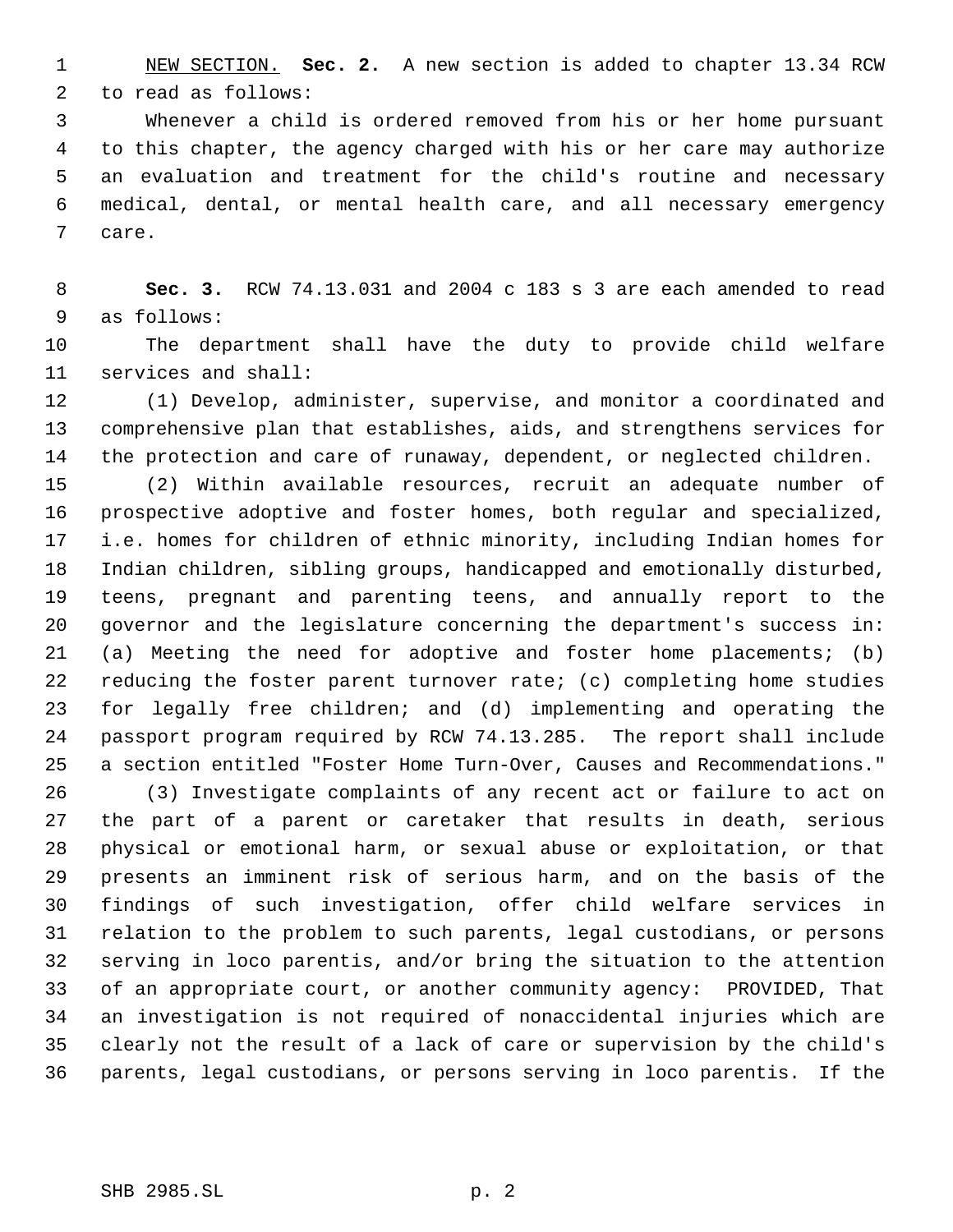investigation reveals that a crime against a child may have been committed, the department shall notify the appropriate law enforcement agency.

 (4) Offer, on a voluntary basis, family reconciliation services to families who are in conflict.

 (5) Monitor out-of-home placements, on a timely and routine basis, to assure the safety, well-being, and quality of care being provided is within the scope of the intent of the legislature as defined in RCW 74.13.010 and 74.15.010, and annually submit a report measuring the extent to which the department achieved the specified goals to the governor and the legislature.

 (6) Have authority to accept custody of children from parents and to accept custody of children from juvenile courts, where authorized to do so under law, to provide child welfare services including placement 15 for adoption, to provide for the routine and necessary medical, dental, 16 and mental health care, or necessary emergency care of the children, and to provide for the physical care of such children and make payment of maintenance costs if needed. Except where required by Public Law 95-608 (25 U.S.C. Sec. 1915), no private adoption agency which receives children for adoption from the department shall discriminate on the basis of race, creed, or color when considering applications in their placement for adoption.

 (7) Have authority to provide temporary shelter to children who have run away from home and who are admitted to crisis residential centers.

 (8) Have authority to purchase care for children; and shall follow in general the policy of using properly approved private agency services for the actual care and supervision of such children insofar as they are available, paying for care of such children as are accepted by the department as eligible for support at reasonable rates established by the department.

 (9) Establish a children's services advisory committee which shall assist the secretary in the development of a partnership plan for utilizing resources of the public and private sectors, and advise on all matters pertaining to child welfare, licensing of child care agencies, adoption, and services related thereto. At least one member shall represent the adoption community.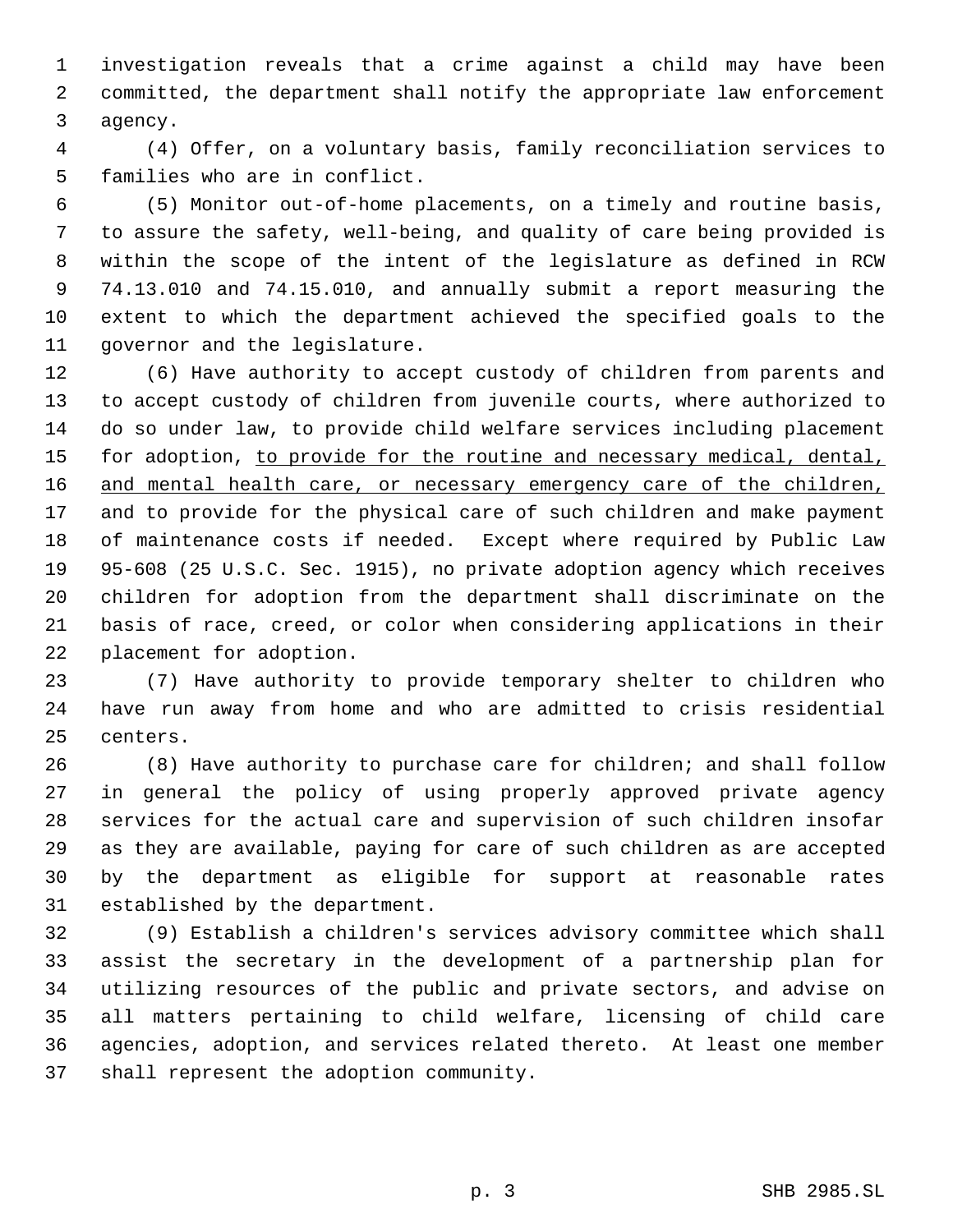(10) Have authority to provide continued foster care or group care for individuals from eighteen through twenty years of age to enable them to complete their high school or vocational school program.

 (11) Refer cases to the division of child support whenever state or federal funds are expended for the care and maintenance of a child, including a child with a developmental disability who is placed as a result of an action under chapter 13.34 RCW, unless the department finds that there is good cause not to pursue collection of child support against the parent or parents of the child.

 (12) Have authority within funds appropriated for foster care services to purchase care for Indian children who are in the custody of a federally recognized Indian tribe or tribally licensed child-placing agency pursuant to parental consent, tribal court order, or state juvenile court order; and the purchase of such care shall be subject to the same eligibility standards and rates of support applicable to other children for whom the department purchases care.

 Notwithstanding any other provision of RCW 13.32A.170 through 13.32A.200 and 74.13.032 through 74.13.036, or of this section all services to be provided by the department of social and health services under subsections (4), (6), and (7) of this section, subject to the limitations of these subsections, may be provided by any program offering such services funded pursuant to Titles II and III of the federal juvenile justice and delinquency prevention act of 1974.

 (13) Within amounts appropriated for this specific purpose, provide preventive services to families with children that prevent or shorten the duration of an out-of-home placement.

 (14) Have authority to provide independent living services to youths, including individuals eighteen through twenty years of age, who are or have been in foster care.

 NEW SECTION. **Sec. 4.** A new section is added to chapter 74.13 RCW to read as follows:

 Within existing resources, the department shall establish a foster care health unit within the children's administration. The children's administration and the health and recovery services administration within the department shall integrally collaborate to accomplish the following tasks: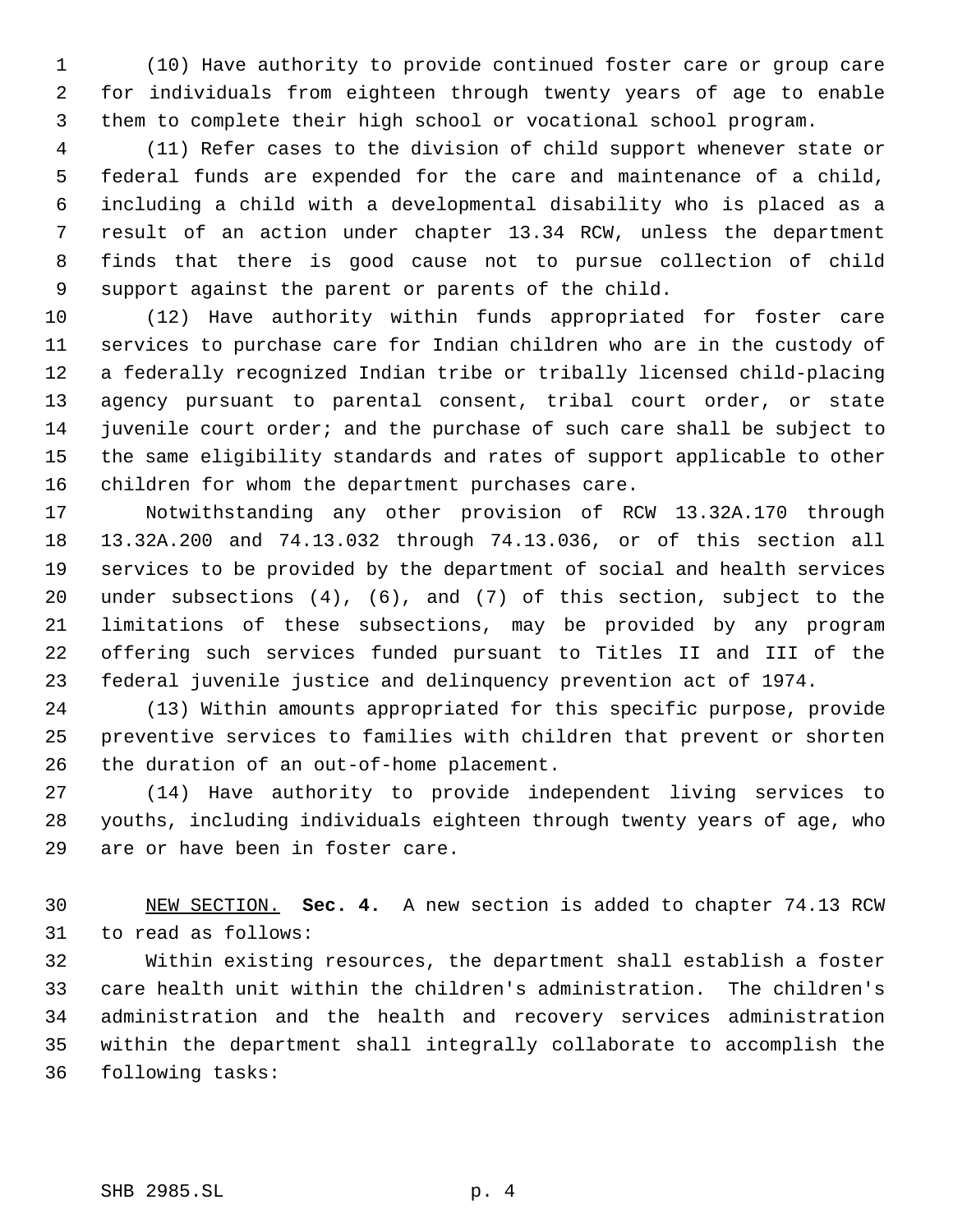(1) The health unit shall review and provide recommendations to the legislature by September 1, 2006, regarding issues including, but not limited to, the following:

 (a) Creation of an office within the department to consolidate and coordinate physical, dental, and mental health services provided to children who are in the custody of the department;

 (b) Alternative payment structures for health care organization. The department may consider managed care as an alternative structure for health care. The department may not implement managed care for health care services for children in foster care for cost containment purposes; however, the department may institute managed care if the managed care is in the foster child's best interest;

 (c) Improving coordination of health care for children in foster care, including medical, dental, and mental health care;

 (d) Improving access to health information available to the children's administration for providers of health services for children in foster care, including the use of the child profile as a means to facilitate access to such information;

 (e) Establishing a medical home for each child placed in foster care to ensure that appropriate, timely, and necessary quality care is available through a coordinated system of care and analyzing how a medical home might be utilized to meet the unique needs of children in foster care. In establishing a medical home, the department shall consider primary care that is accessible, continuous, comprehensive, family centered, coordinated, compassionate, and culturally effective;

 (f) Examining how existing resources are being utilized to provide health care for foster children and options for improving how the resources are utilized. Particular emphasis shall be placed on the following:

 (i) Whether the health care services provided to foster children are evidence-based;

 (ii) Whether resources are duplicative or redundant between agencies or departments in the provision of medical, dental, or mental health services for children; and

 (iii) Identification of where resources are inadequate to meet the routine and necessary medical, dental, and mental health needs of children in foster care; and